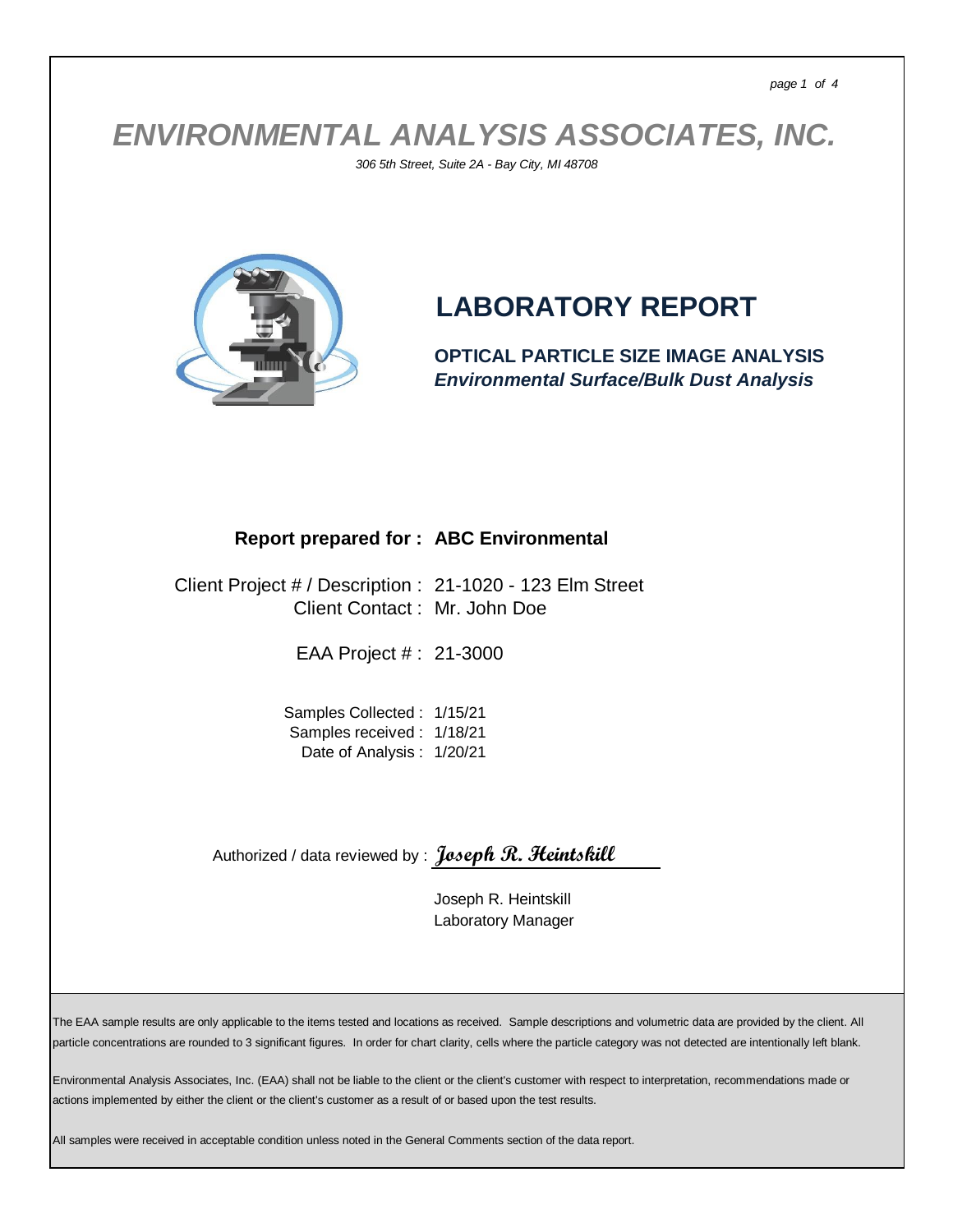*ENVIRONMENTAL ANALYSIS ASSOCIATES, Inc. - 306 5th Street, Suite 2A - Bay City, MI 48708*

| <b>Optical Microscopy Dust Analysis - Size Distribution Summary Report</b> | Page 2 of 4                        |
|----------------------------------------------------------------------------|------------------------------------|
| <b>Environmental Surface/Bulk Dust Analysis</b>                            |                                    |
| Client Name: ABC Environmental                                             | Analysis Method: DF-D01            |
| Contact: Mr. John Doe                                                      | Sample collected: 1/15/21          |
| Client Project#: 21-1020 - 123 Elm Street                                  | Sample received: 1/18/21           |
| Client Sample #: 1020-1A                                                   | EAA Project # : 21-3000            |
| Sample Description: Room 125A - Counter top divider                        | EAA Sample #: 3000-1               |
| Sample type: Environmental Surface/Bulk Dust Analysis                      | Fields/transects counted: 1        |
| Analysis Magnification: 200                                                | Field area counted $(mm2)$ : 0.174 |
| Scale $(\mu m/div.) : 1$                                                   | Particles / $mm2$ : 3540           |
| Total particles counted: 616                                               | Particles/sampled area: 616        |
| Min./Max. size range (um): $2.0$ / 2000                                    |                                    |

## **SUMMARY CONCLUSIONS - SIZE DISTRIBUTION (TSP, PM10, PM2.5 size scale)**

Estimated mass concentrations based on assuming a particle specfic gravity of 2.0. The "calculated" mass is positively skewed based on the presence of one large particle with an estimated size > 320µm.

|                                          | Arithmetic mean size $(\mu m)$ : |      | $9.9 + 18.5$ |                | Estimated total mass (TSP):              |       |                                                |                 |  | 389.4 ug/mm2 |              |  |
|------------------------------------------|----------------------------------|------|--------------|----------------|------------------------------------------|-------|------------------------------------------------|-----------------|--|--------------|--------------|--|
|                                          | Mass mean size $(\mu m)$ :       |      |              | $37.9 + 107.5$ | Estimated mass $PM_{10}$ (<10 $\mu$ m) : |       |                                                |                 |  | 36.2 ug/mm2  |              |  |
|                                          | Numerical Skewness:              |      |              | 1.7 (positive) |                                          |       | Estimated mass $PM2.5$ (<2.5 $\mu$ m) :        |                 |  |              | $0.2$ ug/mm2 |  |
|                                          | Numerical Kurtosis:              |      |              | 1.8 (peaked)   |                                          |       | Thickness ratio (I / S) / Spec. Gravity (SG) : |                 |  |              | 0.7 / 2.00   |  |
| Numerical & Mass % Concentration Summary |                                  |      |              |                |                                          |       |                                                |                 |  |              |              |  |
|                                          |                                  |      |              |                | *Calc.                                   | Theo. | Part. /                                        |                 |  |              |              |  |
|                                          | Particle                         | #    | Mean         | Num.           | Mass                                     | Spec. | area                                           | Part./          |  | *Theo.       | Calc.Mass    |  |
|                                          | Classification                   | Cted | $(\mu m)$    | %              | %                                        | Grav  | analyzed                                       | mm <sup>2</sup> |  | uq/mm2       | ug/cm2       |  |
|                                          | Crystalline particles            | 448  | 10.1         | 72.7%          | 96.4%                                    | 2.00  | 448                                            | 2574            |  | 375          | 37544        |  |
|                                          | Opaque particles                 | 168  | 9.2          | 27.3%          | 3.6%                                     | 2.00  | 168                                            | 965             |  | 14           | 1399         |  |
|                                          |                                  |      |              |                |                                          |       |                                                |                 |  |              |              |  |



*\* The estimated mass calculations are based on the sum total of each particle volume & theoretical specific gravity. Calculations assume an estimated thickness ratio and should be used as rough comparative mass estimates only.*

*\*\* The mean mass (* µ*g/m <sup>3</sup> ) is calculated using the mean particle size only.*

Authorized / Data reviewed by : **Joseph R. Heintskill** Date : *1/20/21* 

*doc.rev.2021-3 - 12/28/20 The results only apply to the location and materials tested. OPTICALDUST-SOIL program2021-3.xlsx*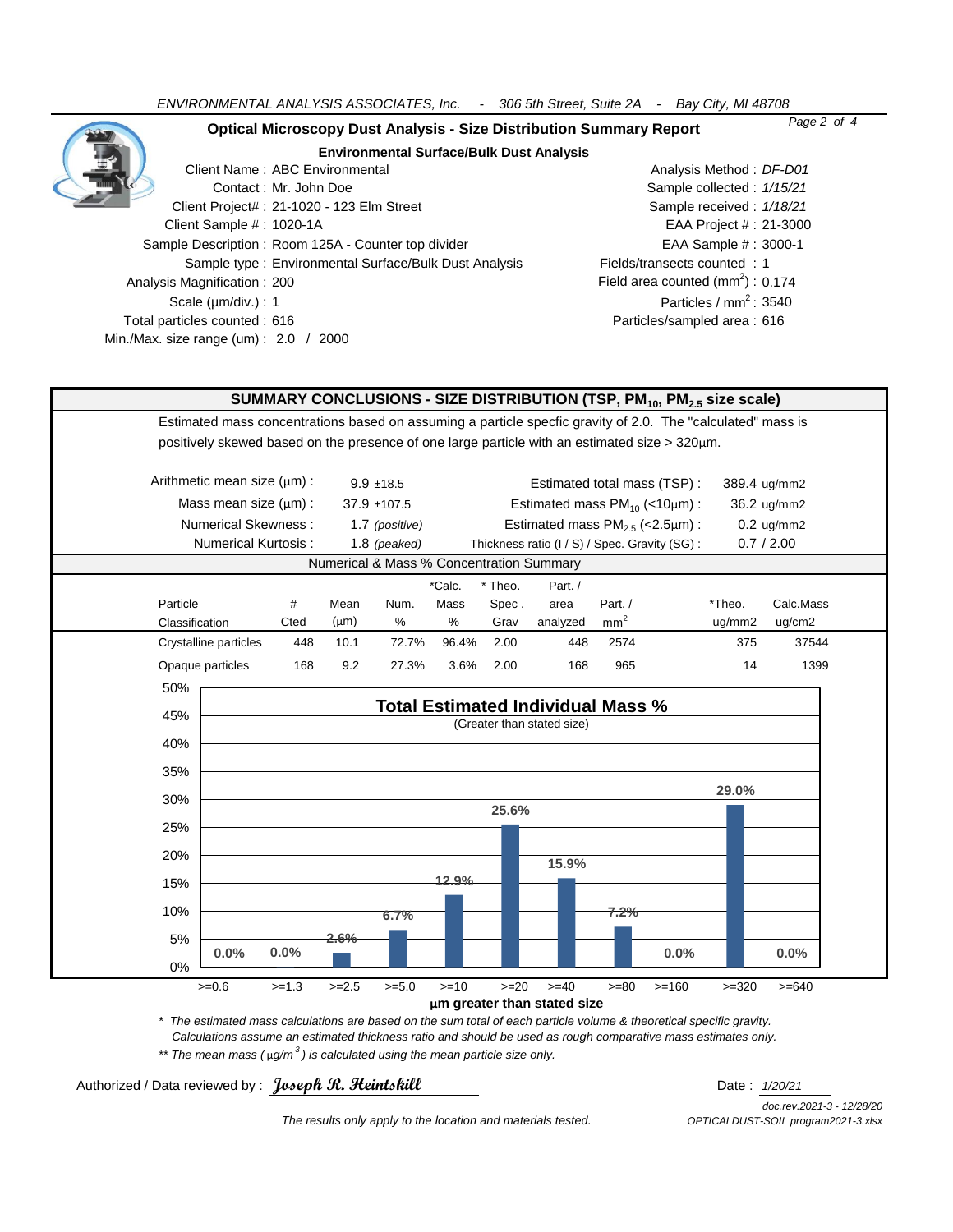*ENVIRONMENTAL ANALYSIS ASSOCIATES, Inc. - 306 5th Street, Suite 2A - Bay City, MI 48708*

**OPTICAL MICROSCOPY - NUMERICAL SIZE DISTRIBUTION ANALYSIS** *Page 3 of 4*

**Environmental Surface/Bulk Dust Analysis**

**Client Name:** ABC Environmental **Analysis Date :** 1/15/21

| <b>Contact: Mr. John Doe</b>                            |                                                              |           |                                                     |          | <b>EAA Project #: 21-3000</b>         |                                    |         |                                                             |              |              |          |
|---------------------------------------------------------|--------------------------------------------------------------|-----------|-----------------------------------------------------|----------|---------------------------------------|------------------------------------|---------|-------------------------------------------------------------|--------------|--------------|----------|
| Client Project#: 21-1020 - 123 Elm Street               |                                                              |           |                                                     |          | <b>EAA Sample #: 3000-1</b>           |                                    |         |                                                             |              |              |          |
| Client Sample #: 1020-1A                                |                                                              |           |                                                     |          |                                       |                                    |         |                                                             |              |              |          |
| Sample Description: Room 125A - Counter top divider     |                                                              |           |                                                     |          |                                       |                                    |         |                                                             |              |              |          |
|                                                         | <b>Sample type: Environmental Surface/Bulk Dust Analysis</b> |           |                                                     |          |                                       |                                    |         |                                                             |              |              |          |
| <b>Analysis Magnification: 200</b>                      |                                                              |           |                                                     |          |                                       |                                    |         |                                                             |              |              |          |
| <b>Scale (µm/div.): 1.0</b>                             |                                                              |           |                                                     |          |                                       |                                    |         |                                                             |              |              |          |
| Total particles counted : 616                           |                                                              |           | Particles/mm <sup>2</sup> : 3540                    |          | IMAGE J pixels $/\mu$ m: 5.86         |                                    |         |                                                             |              |              |          |
| <b>SIZE DISTRIBUTION STATISTICS</b>                     |                                                              |           |                                                     |          |                                       |                                    |         | <b>MORPHOLOGY STATISTICS (all particles)</b>                |              |              |          |
| <b>Description</b>                                      |                                                              |           | Mean Std.Dev.                                       | 95%CL    | <b>Description</b>                    |                                    |         |                                                             | Mean         | Std.Dev.     | 95%CL    |
| Arithmetic Mean Aerodynamic Dia.(um):                   |                                                              | 9.9       | ±18.5                                               | ±1.5     | Aspect Ratio (average) :              |                                    |         | 3.4                                                         | ±15.6        | ±1.2         |          |
| Arithmetic Mean Projected Dia.(um):                     |                                                              | 12.1      | ±36.0                                               | ±2.8     | <b>Estimated Particle Sphericity:</b> |                                    |         |                                                             | 0.7          | ±0.1         | ±0.01    |
| Median aerodynamic dia.(µm):                            |                                                              | 5.6       |                                                     |          |                                       |                                    |         | Shape (roundness):                                          | 0.5          |              |          |
| Numerical Mode (size category) :                        |                                                              | $>=2.5$   |                                                     |          | Particle counts / $mm2$ :             |                                    |         | 3540                                                        |              |              |          |
| Mass/Volume Mode (size category):                       |                                                              | $>=320.0$ |                                                     |          | Field area counted $(mm^2)$ :         |                                    |         |                                                             | 0.17         |              |          |
|                                                         | <b>Numerical Skewness:</b>                                   |           | 1.7 (positive)                                      |          |                                       | Estimated particle area $(mm^2)$ : |         |                                                             | 0.148        |              |          |
|                                                         | <b>Numerical Kurtosis:</b>                                   |           | 1.8 (peaked)<br>Field area covered by particles(%): |          |                                       |                                    |         | 85.1%                                                       |              |              |          |
|                                                         |                                                              |           |                                                     |          |                                       |                                    |         | Numerical Size Distribution (µm >= aerodynamic stated size) |              |              |          |
| Particle Size (µm)                                      | $>=0.6$                                                      | $>=1.3$   | $>=2.5$                                             | $>= 5.0$ | $>=10.0$                              | $>= 20$                            | $>= 40$ | $>= 80$                                                     | $>=160$      | $>=320$      | $>= 640$ |
| Midpoint size (µm)                                      | 0.9                                                          | 2         | 4                                                   | 8        | 15                                    | 30                                 | 60      | 120                                                         | 240          | 480          | $>= 640$ |
| <b>Cumulative Count</b>                                 | 616                                                          | 616       | 606                                                 | 347      | 159                                   | 67                                 | 14      | 3                                                           | $\mathbf{1}$ | $\mathbf{1}$ |          |
| <b>Individual Count</b>                                 |                                                              | 10        | 259                                                 | 188      | 92                                    | 53                                 | 11      | 2                                                           |              |              |          |
| <b>Estimated Particle Counts/mm2</b>                    |                                                              | 57        | 1488                                                | 1080     | 529                                   | 305                                | 63      | 11                                                          |              | 6            |          |
| Numerical %<br>Individual                               |                                                              | 1.6%      | 42.0%                                               | 30.5%    | 14.9%                                 | 8.6%                               | 1.8%    | 0.3%                                                        |              | 0.2%         |          |
| <b>Cumulative Numerical %</b>                           |                                                              | 1.6%      | 43.7%                                               | 74.2%    | 89.1%                                 | 98%                                | 100%    | 100%                                                        | 100%         | 100.0%       |          |
| <b>Estimated Aerodynamic Mass (Volume) Distribution</b> |                                                              |           |                                                     |          |                                       |                                    |         |                                                             |              |              |          |
| Particle Size (µm)                                      | $>=0.6$                                                      | $>=1.3$   | $>= 2.5$                                            |          | $>=5.0$ $>=10.0$                      | $>=20$                             | $>= 40$ | $>= 80$                                                     | $>=160$      | $>=320$      | $>= 640$ |
| Individual Volume %                                     |                                                              | 0.0%      | 2.6%                                                | 6.7%     | 12.9%                                 | 25.6%                              | 15.9%   | 7.2%                                                        |              | 29.0%        |          |
| Cumulative Volume %                                     |                                                              | 0.0%      | 2.6%                                                | 9.3%     | 22.3%                                 | 48%                                | 64%     | 71%                                                         | 71%          | 100.0%       |          |

\* All numerical size distribution statistics are based on the estimated arithmetic mean diameter.

\*\* The largest size category is reported in bimodal distributions.

\*\*\* The estimated mass distribution is based on particle volume in each size category, and uses an average estimate of particle specific gravity.

| <b>Statistical Parameter Definitions:</b> |                                                                                                                                                   |
|-------------------------------------------|---------------------------------------------------------------------------------------------------------------------------------------------------|
| Arithmetic Mean Aerodynamic Diameter      | Arithmetic mean of feret length, width, and approximate thickness using the sphericity coefficient.                                               |
| Arithmetic Mean Projected Diameter        | Arithmetic mean of particle size based on length and width and not accounting for particle thickness.                                             |
| Median                                    | Number in the middle of a distribution; that is, half the values are greater than the median, and half the values below.                          |
| Mode                                      | Most frequently occurring size category/range in a size distribution                                                                              |
| Skewness                                  | Degree of symmetry of a population around its mean. Positive skewness indicates a distribution with an asymmetric                                 |
|                                           | tail towards more positive values. Negative skewness indicates an asymmetric tail towards more negative values.                                   |
| Kurtosis                                  | Relative peakedness or flatness of a distribution compared to the normal distribution. Positive kurtosis indicates                                |
|                                           | a relatively peaked distribution. Negative kurtosis indicates a relatively flat distribution.                                                     |
| 95% C.L.                                  | 95% Confidence Limit (i.e. probability that 95% of time the mean value will fall within the specified size range).                                |
| Aspect Ratio                              | Ratio of the particle feret length divided by the minimum particle feret diameter                                                                 |
| Particle Sphericity                       | Measure of effective particle size based on the three perpendicular axes = (thickness <sup>2</sup> / (length*width)) <sup>1</sup> 0.333           |
| Shape (Roundness)                         | Measure of the sharpness or smoothness of the particle surface = $4*$ area / ( $\pi \times L^2$ ). Higher values indicate more roundness (0.1-10) |
| Field area covered by particles (%)       | Theoretical percentage of field area occupied by particles (projected particle area / total area examined)                                        |
|                                           |                                                                                                                                                   |

*doc.rev.2021-3 - 12/28/20*